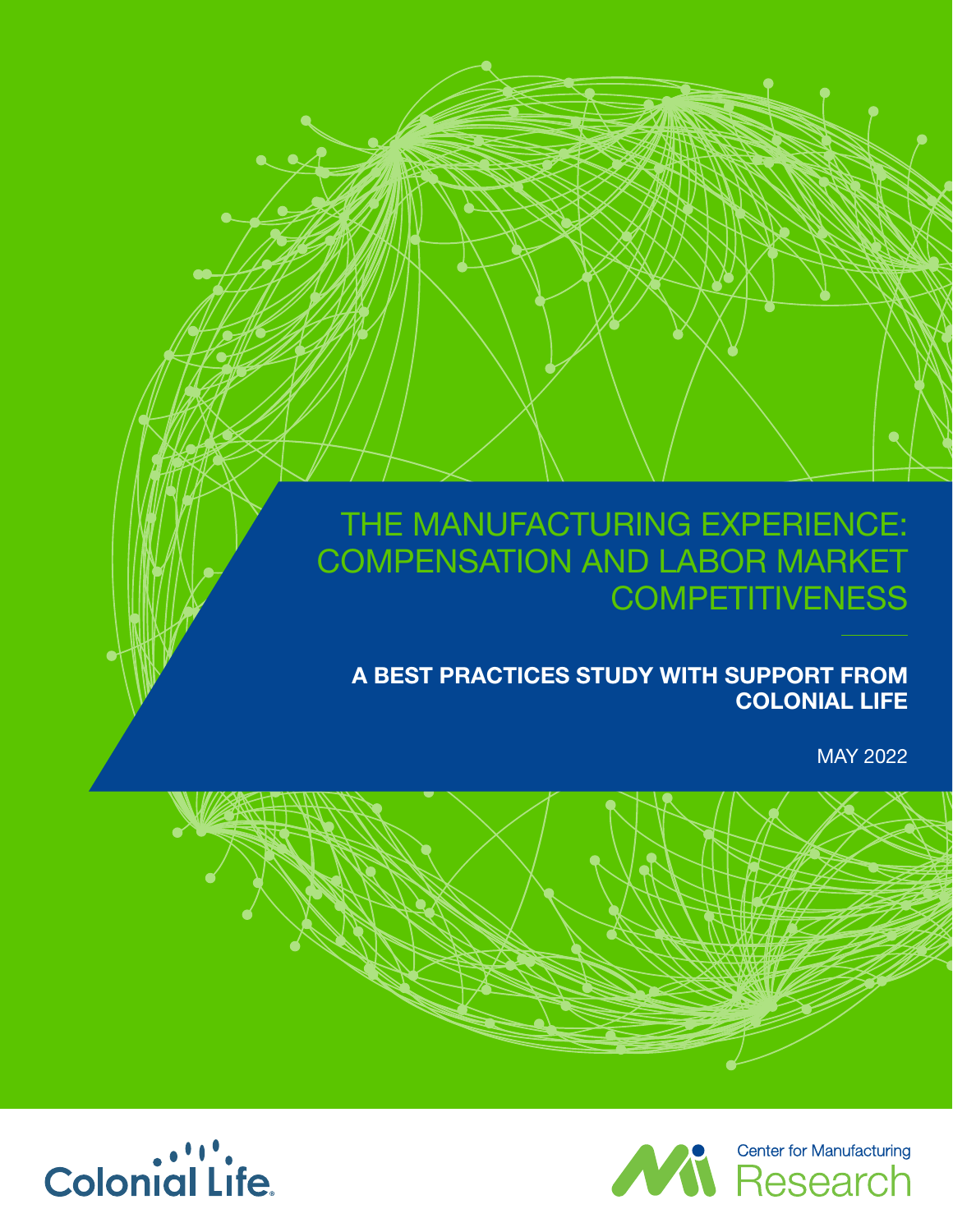# THE MANUFACTURING EXPERIENCE: COMPENSATION AND LABOR MARKET COMPETITIVENESS

A Best Practices Study with Support from Colonial Life

May 2022

By Chad Moutray<sup>1</sup>

<sup>1</sup> Special thanks to Lauren Newman and Alex Cutillo for their contributions to this paper and to the manufacturing executives who gave their time to be interviewed.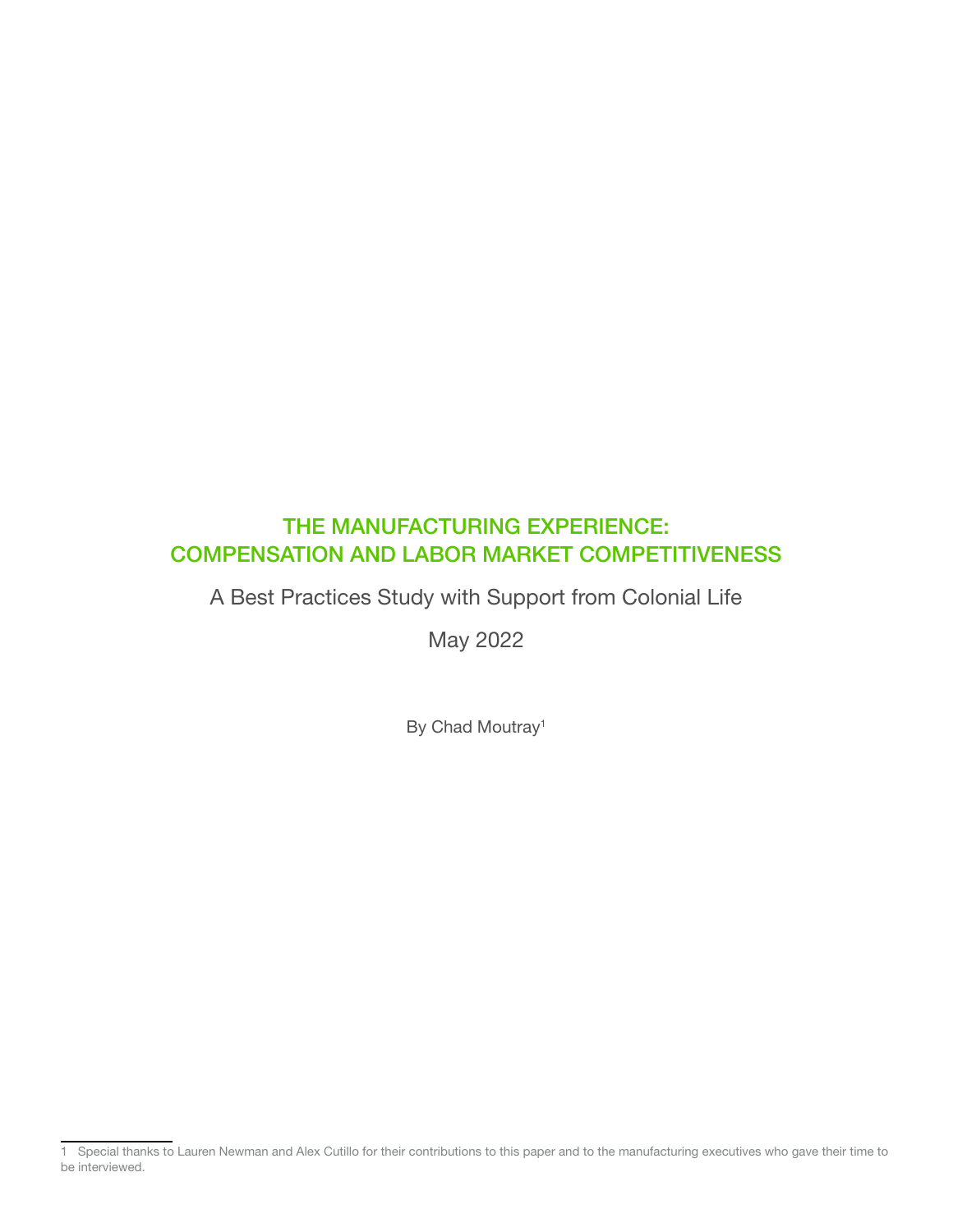

# **>Key Findings**

- Manufacturers continue to cite the inability of attracting and retaining a quality workforce as a top concern–a problem exacerbated by the tight labor market.
- In local markets, there is intense competition for employees from other manufacturers, larger companies, distribution centers and service-sector companies, many of whom have also increased compensation substantially in light of the worker shortage.
- **Roughly 93% of respondents had unfilled positions within their companies for which they were struggling to find** qualified applicants, and 89.5% said that they have increased compensation—including wages, salaries and benefits—to remain competitive in their pursuit and retention of employees.
- **Manufacturing executives have increased wages and salaries significantly to remain competitive, and many of them** had done so several times in the past year or two, with intentions of still large raises this year as well.
- Roughly 73% of manufacturers felt that increased compensation had helped keep their company competitive in their ability to recruit and retain employees.
- While base hourly wages and salaries were cited as most important for attraction and retention, other benefits were also important, including health insurance benefits, bonuses and/or additional income opportunities, paid vacation leave, contributions to a 401(k) or retirement plan, paid sick leave, flexible work hours and dental and vision insurance benefits.
- Sign-on bonuses for new employees ranked higher than accident or disability insurance benefits, life insurance benefits or flexible spending accounts (each of which are common and relatively popular). That speaks to the need for some companies to offer sign-on bonuses in a tight labor market—something that many of the interviewees said that they had never had to do before.
- **Roughly 59% of those completing the survey said that increased worker flexibility had helped to attract and retain** employees, with nearly one-third uncertain.
- The company's culture and "being cared for" are important differentiators for manufacturers in the competition for talent. This includes frequent and effective communication (including "being heard"), but training and upskilling, the emphasis on health and safety and drives for more inclusivity can also be helpful in making employees "sticky," helping with retention.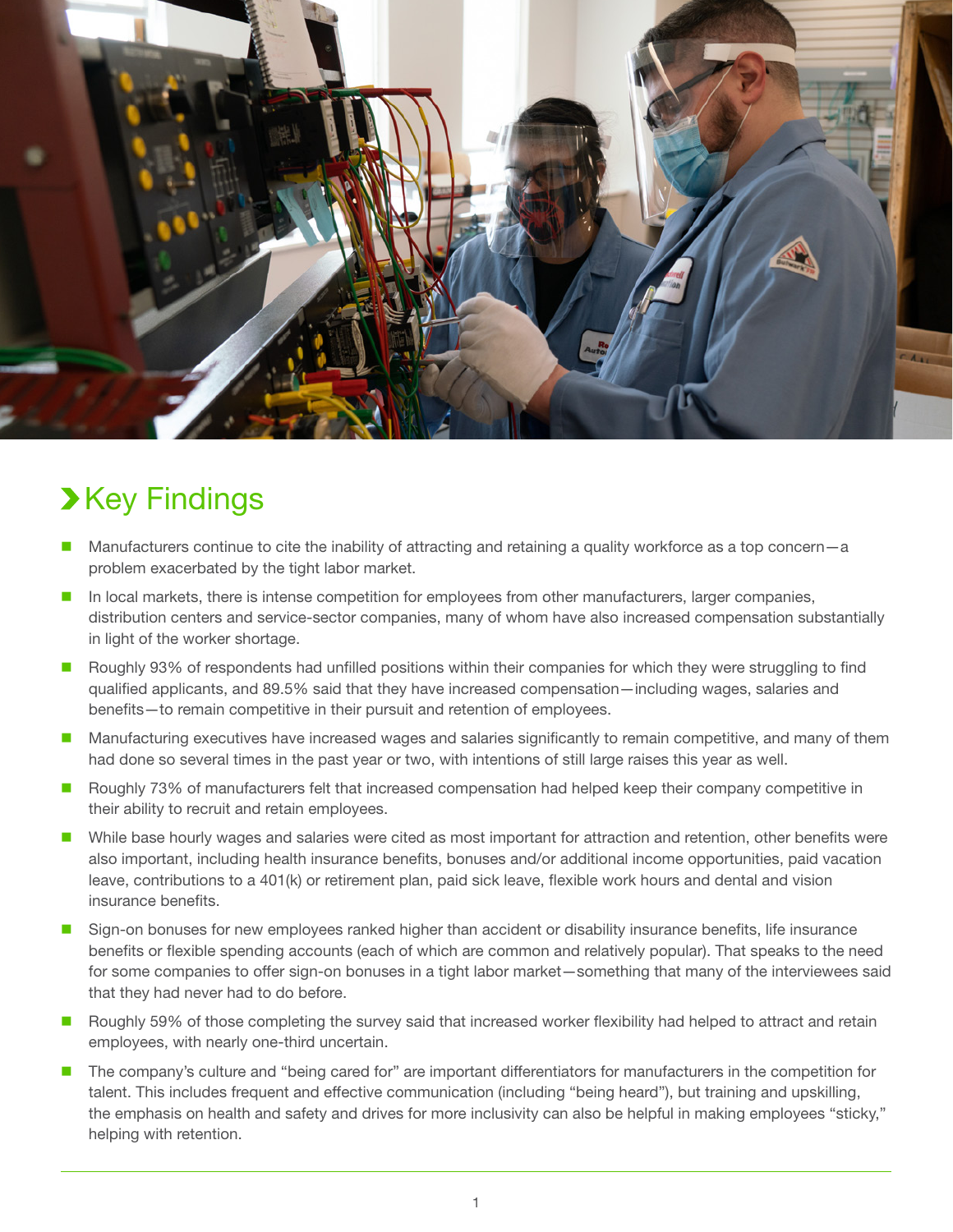# **>Introduction: The Current Environment**

Manufacturers are facing numerous interrelated challenges, many that are unlike anything confronted in recent history. While overall manufacturing activity and growth in the sector has proven to be resilient, companies have struggled to meet demand, particularly as firms have grappled with supply chain bottlenecks, persistent COVID-19 outbreaks, soaring input costs and workforce challenges. More recently, the Russian invasion of Ukraine has further exacerbated supply chain and pricing pressures, adding new risks to the economic outlook.

Nonetheless, the manufacturing sector has continued to reflect relative strength. The [NAM Manufacturers' Outlook](https://www.nam.org/wp-content/uploads/2022/03/Manufacturers_Outlook_Survey_Write_Up_Mar2022.pdf)  [Survey](https://www.nam.org/wp-content/uploads/2022/03/Manufacturers_Outlook_Survey_Write_Up_Mar2022.pdf) for the first quarter of 2022, for instance, found that nearly 89% of respondents felt positive about growth at their companies, an elevated reading that has not changed much over the past five quarters. In addition, manufacturing production has rebounded strongly after plummeting sharply in spring 2020 at the beginning of the COVID-19 pandemic, with output in the sector now 2.9% above the level in February 2020.

Likewise, manufacturing employment increased by 365,000 in 2021, the biggest annual increase since 1994, with 174,000 workers added already through the first four months of 2022. Data does suggest that manufacturing employment is on track to return to pre-pandemic levels by the third quarter of 2022, which is encouraging. However, there were 860,000 manufacturing job openings in March, and over the past 12 months, monthly job openings in the sector have averaged nearly 865,000, including the record 943,000 in July. The number of nonfarm business job openings also remain not far from all-time highs. Indeed, there continue to be more job openings in the economy than those who are actively looking for work. In fact, for every 100 job openings in the U.S. economy, there are just 51.5 unemployed workers to potentially fill those roles. Moreover, total quits in the manufacturing sector rose from 345,000 in February to 360,000 in March, a new record. That translated into 2.8% of the manufacturing workforce and continues a trend of very significant "churn" in the labor market, exacerbating the workforce difficulties that companies are experiencing.

The severe labor shortages that companies are experiencing coincide with a very tight labor market, and the result has been sharply higher wage pressures. In the first quarter Manufacturers' Outlook Survey, respondents anticipate employee wages to rise 3.9% over the next 12 months, the fastest rate in the survey's history. In addition, in the latest employment data, average hourly earnings of production and nonsupervisory workers in manufacturing rose 0.3% to \$24.78 in March, up 5.5% from one year ago and just shy of the fastest wage growth since August 1982. Despite these sizable wage increases, the labor force participation rate remains below pre-pandemic levels, at 62.2% in April, down from 63.4% in February 2020. [New research](https://wfhresearch.com/wp-content/uploads/2022/04/LongSocialDistance_v11_forwebsite.pdf) suggests that the labor force has 3.5 million workers today relative to the pre-pandemic trend, and there is expectation that many Americans might remain on the sidelines of the labor market.

This research focuses on workforce issues. In data and conversations, manufacturers continue to recount the difficulties that they are having with attracting and retaining workers. Compensation practices have needed to adapt sharply for some companies—considering the local and national competition for talent, but companies cannot solve these challenges simply by increasing wages and benefits alone. As such, manufacturing firms have turned to other methods to address the skills shortage at their companies. This paper provides an overview of what some companies have done with the goal of helping other companies learn from their experiences.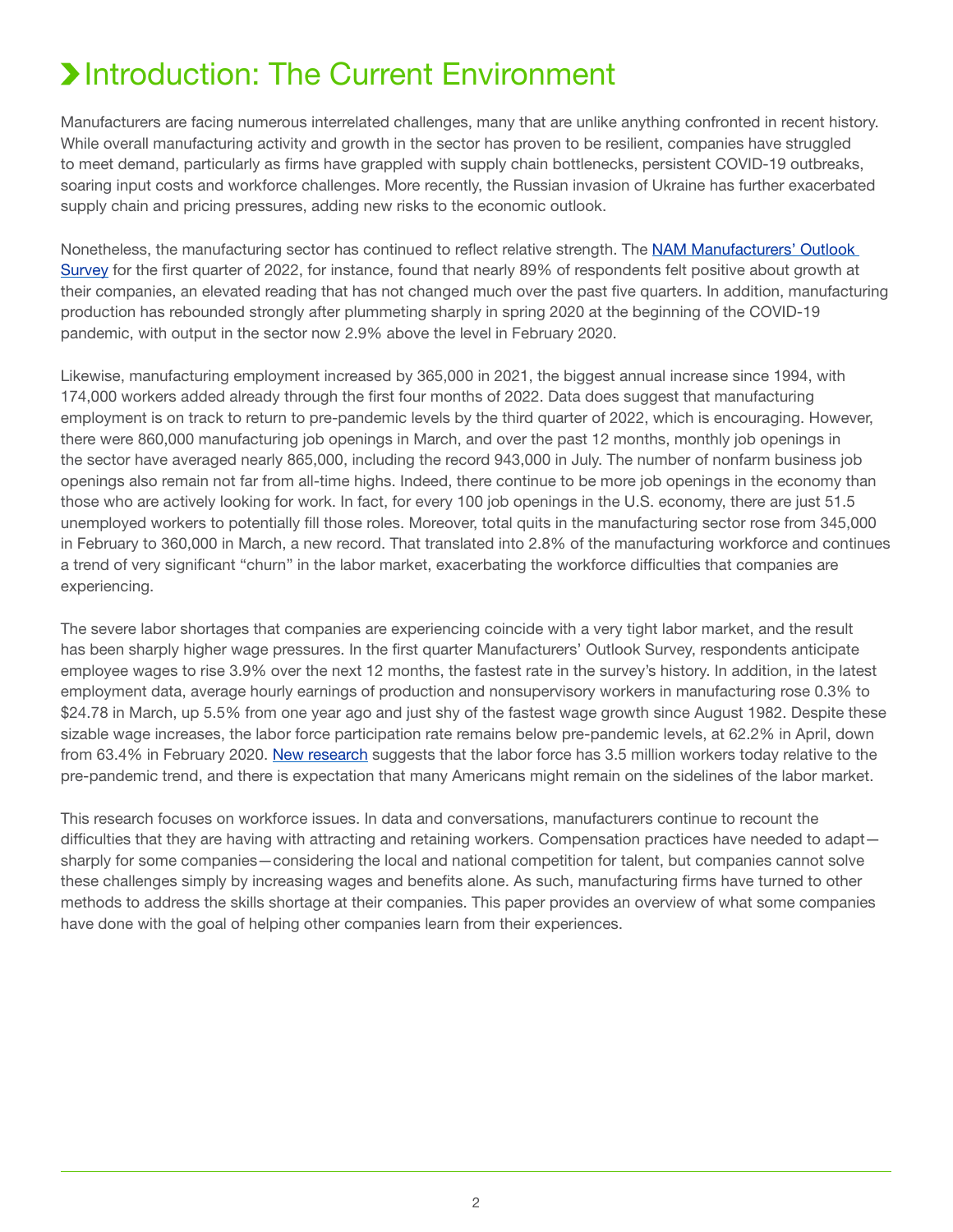# > The Scope of the Challenge

The Manufacturing Institute conducted a survey on compensation and labor market issues from Jan. 28 to Feb. 28, with 198 responses, and it conducted interviews with executives at 10 manufacturing companies. In the survey, 92.9% of respondents had unfilled positions within their companies for which they were struggling to find qualified applicants, and 89.5% said that they have had to increase compensation—including wages, salaries and benefits—to remain competitive in their pursuit and retention of employees.

Nearly 66% of manufacturers were responding to the workforce shortage by utilizing temporary staffing services more (Figure 1), but internal training programs were also an important solution, with 61.1% saying that they had created or expanded such programs at their company. Other important ways of addressing the skills shortfall included collaborating with educational institutions on skills certification programs (48.0%), encouraging possible retirees to stay in their roles longer (42.4%) and working with the local employment office (36.9%). Various forms of compensation, including raises, benefits and referral/signing bonuses, were the bulk of the responses for those marking "Other" (21.7%), but there were also mentions about marketing the positions differently, hiring individuals with prior convictions and altering shifts or the workweek to create more flexibility.



## Figure 1: How Manufacturers Are Addressing the Skills Shortage

*Note: Respondents were able to check more than one response; therefore, responses exceed 100%.*

In the interviews, all of the manufacturing business leaders described the current labor market as very difficult, with one suggesting that it was "the most challenging in [his] 40-year career." DENSO International Vice President for Human Resources Santosh Singh referred to the current employment environment as the "Great Reshuffle"—in contrast to the more commonly used "Great Resignation"—as it speaks to how the "norms of flexibility have changed post-COVID" and to the desire of many associates to reassess their life-work balance and to consider new options that they might have not considered a few years ago. He added that companies have to find ways to "maintain their place as a great organization" in a very tough labor market.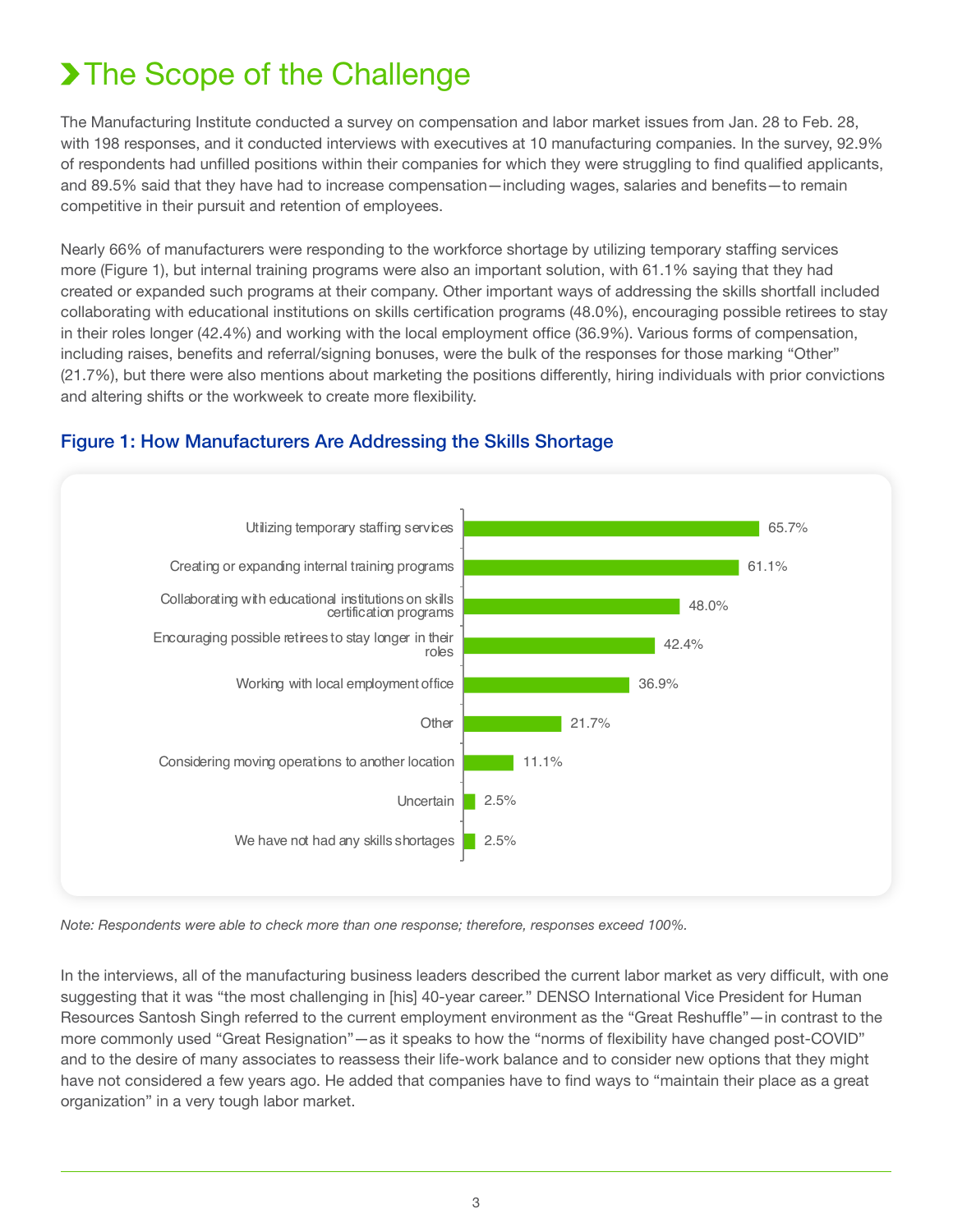

More often than not, interviewees spoke about the challenges of hiring and keeping entry-level workers. In local markets, there is intense competition for employees from other manufacturers, larger companies, distribution centers and service-sector companies, many of whom have also increased compensation substantially in light of the worker shortage. As a result, all the manufacturing executives that we spoke with had to increase wages and salaries significantly to remain competitive, and many of them had done so several times in the past year or two, with intentions of still large raises this year as well. (In the survey, 89.5% of respondents said that they had increased wages and benefits.) Benefit costs also had risen for some companies, largely due to higher health care costs. Some companies spoke about signing bonuses, but referral bonuses were more common. One company touted a signing bonus of \$5,000, with a referral bonus of \$3,500, speaking to their acute need for talent.

In the survey, 63.7% of respondents felt that their total compensation was competitive with their peers or the local market, with 17.9% feeling that their company paid more and 15.8% noting that their compensation was below market but that they were closing the gap. On average, the manufacturers completing the survey said that wages and salaries increased 5.7% in 2021, with 4.8% growth seen in 2022. Likewise, benefit costs rose 4.8% on average in 2021, with 5.0% growth predicted in 2022. Roughly 73% of manufacturers felt that increased compensation had helped keep their company competitive in their ability to recruit and retain employees, with 9.8% suggesting that it had not helped and 14.4% uncertain.

In addition to compensation, several interviewees noted the speed with which some of their competitors, particularly the distribution centers, were hiring people. It is hard for some manufacturers to hire workers "on the spot," especially with background checks and other requirements that need to be verified. ALOM Head of People Paul Vagadori said, "We do not want the best candidates getting hired elsewhere while we are still interviewing." They, and others, are responding by trying to streamline and expedite the hiring and onboarding process where possible.

It is important to note that manufacturers' struggles for talent go beyond entry-level workers. DENSO International America Director of Human Resources Hugh Cantrell observed, "As you move up the career ladder, applicant flow improves, but there is a bidding war." He said that skilled trades, including machining and design, posed a challenge for them, with maintenance and tooling jobs the hardest to fill. This was echoed by Ketchie President and Owner Courtney Silver who noted the lack of experienced machinists in the market. Click Bond Director for People Operations Nancy Rodriguez and CSC Steel USA Executive Vice President for Shared Services Ron Peppe both cited challenges with hiring engineers. Moreover, this is not a problem that is limited to the United States, according to Allegion Vice President for Human Resources – Total Rewards and Talent Jennifer Preczewski, who noted global tightness in the labor markets in Europe and Asia, but there were significant challenges in both the U.S. and Mexico.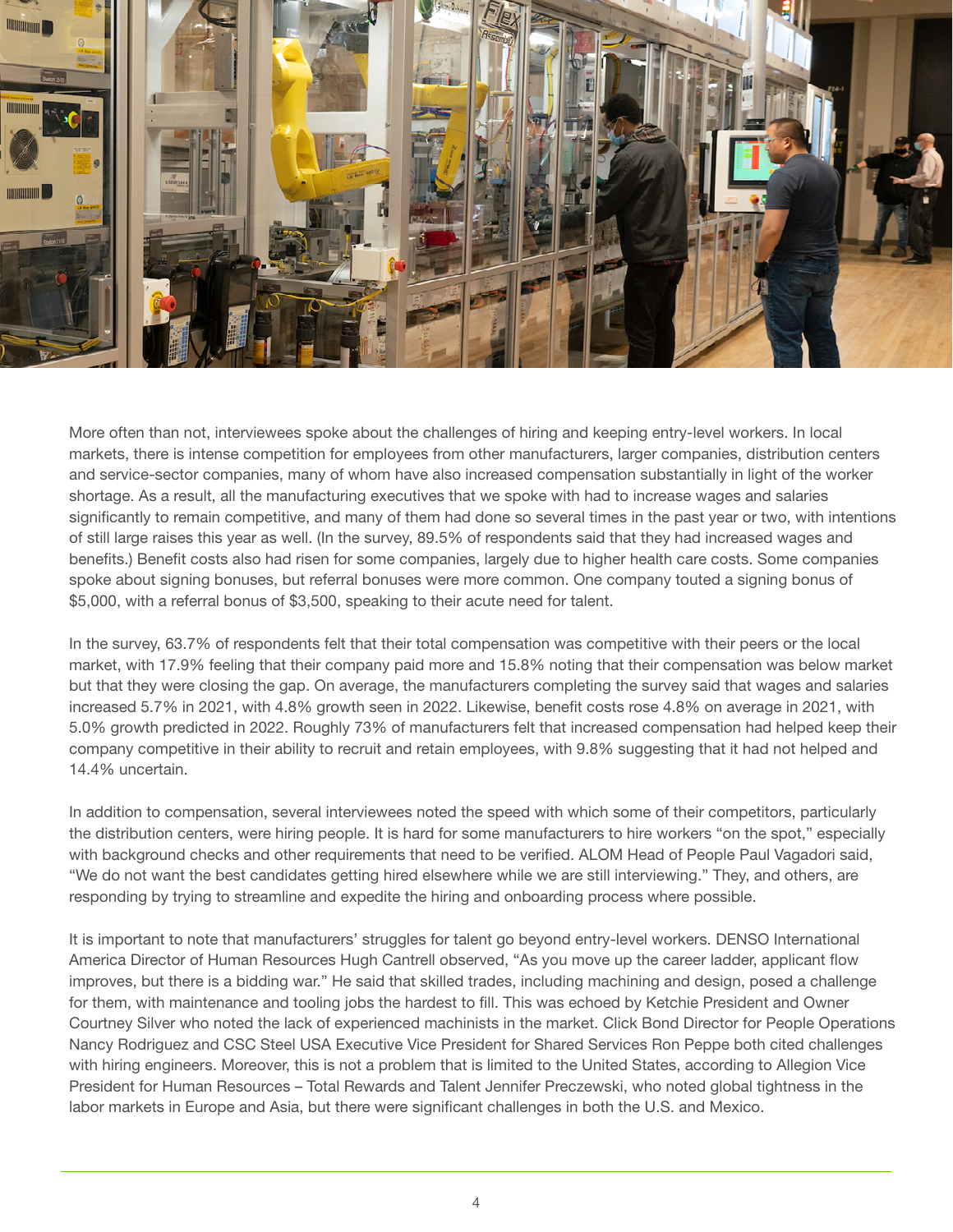Several interviewees stated that their production facilities were mostly located in rural areas, which can sometimes pose challenges. For instance, if someone does not have a car, it could complicate one's ability to get to work, and for those who do, high gasoline prices could be an additional hindrance.

# **> Benefits and Labor Market Competitiveness**

Survey respondents were asked to rank the importance and attractiveness of a series of employee benefits as they think about compensation at their company and in their company's ability to remain competitive in the local labor market (Figure 2). Not surprisingly, the base hourly wage or salary level was the top response, but other benefits were seen as key for attracting and retaining employees. This included health insurance benefits, bonuses and/or additional income opportunities, paid vacation leave, contributions to a 401(k) or retirement plan, paid sick leave, flexible work hours and dental and vision insurance benefits. Interestingly, sign-on bonuses for new employees ranked higher than accident or disability insurance benefits, life insurance benefits or flexible spending accounts (each of which are common and relatively popular). That speaks to the need for some companies to offer sign-on bonuses in a tight labor market—something that many of the interviewees said that they had never had to do before.

# Figure 2: Rank of Compensation and Benefits Elements for Importance and Attractiveness in Labor Market



Nearly 83% of respondents said that a non-salary employee benefits package was either important or very important for both retaining current employees and recruiting new ones (Figure 3), with another 14.5% suggesting that these benefits were somewhat important. Each of the interviewees echoed that sentiment, noting their generous and competitive benefits packages. With that said, there were also comments about generational differences in these perceptions. Arcosa Chief Human Resources Officer Suzanne Myers said health and 401(k) plans are very important for older workers, but younger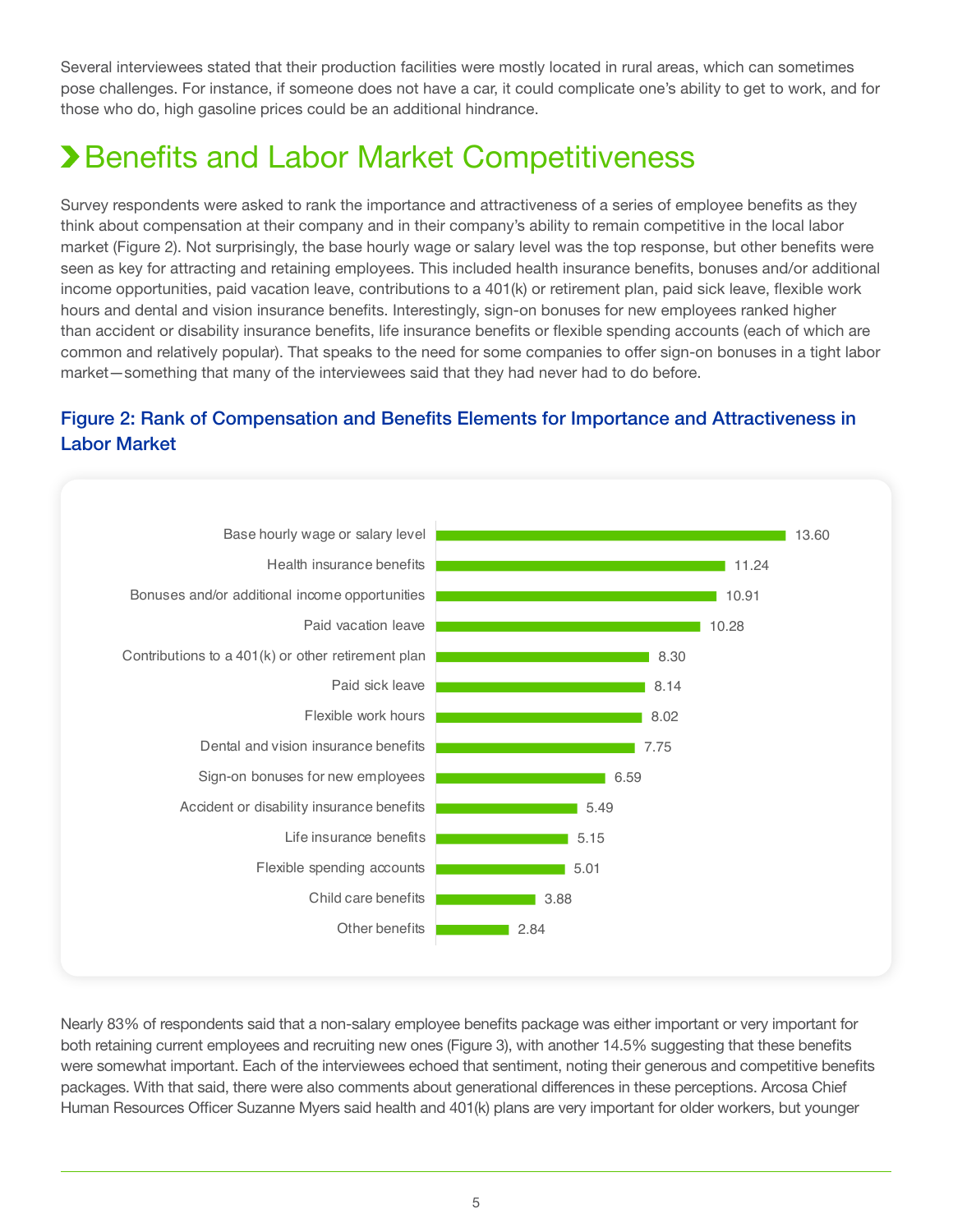generations do not necessarily value them the same. USG Chief Human Resources Officer Noreen Cleary agreed, saying that its pension plan was an important differentiator for earlier generations but is less so today. In addition, she noted that USG's robust suite of benefits likely helped more with retention than attraction.





There were other important comments that came out in the interviews. Several individuals noted the robustness of their health and other insurance plans, including a few who cited that 100% of the costs were borne by the employer (at least for the employee, but maybe not dependents). Others cited their low deductibles or sizable contributions to a health savings plan. Indeed, one respondent specifically said that they were worried about triggering the "Cadillac plan" tax a few years ago when that was a possibility with their "robust suite of health benefits."

On the topic of 401(k) plans, many of the firms touted their matching rates, which tended to range from 4% to 6% in the interviews. ALOM President and CEO Hannah Kain and Ketchie's Courtney Silver both said that employees are 100% vested from the start. Silver noted that employees can now participate in their retirement plan after 90 days, which was recently expedited from the previous one year. In addition, Allegion's Jennifer Preczewski and Arcosa's Suzanne Myers both cited that their 401(k) plans were auto-enrolled, which helps with participation, and there were few opt-outs.

Other benefits mentioned in the interviews included vacation and sick leave, production and/or safety incentives, employee assistance programs and stock ownership plans. Moreover, there were multiple conversations about the implications of COVID-19 and the importance of health and safety for the workforce. Many individuals noted that, for those who had to take time off for health reasons related to the pandemic, they provided paid time away and flexibility.

# **>Increased Flexibility for Workforce**

Two-thirds of survey respondents have had to increase worker flexibility as it relates to scheduling to remain competitive in the labor market. Many of the examples provided focused on hybrid options for some employees, flexibility on shifts (including some opting for four-day, 10-hour shifts), possible part-time opportunities and/or a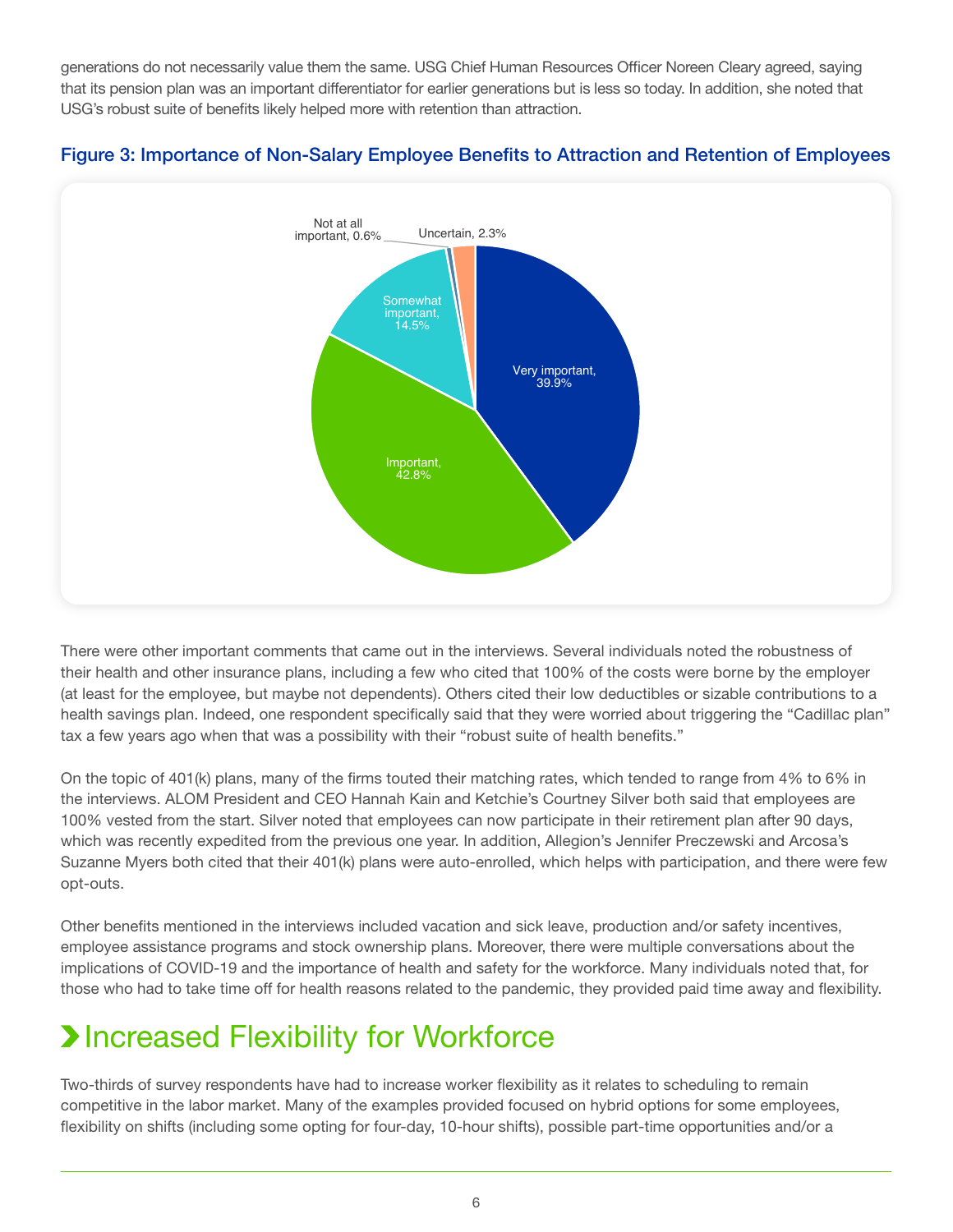more lenient attendance policy to accommodate personal commitments. In addition, there were comments about the extraordinary steps taken—with health and safety in mind—to assist employees and their families who were diagnosed with COVID-19 in terms of scheduling and time off.

Overall, 59.4% said that increased worker flexibility had helped to attract and retain employees, with nearly one-third uncertain. In addition, 73.4% felt that increased worker flexibility might require adjustments to some of their company's standard human resources processes, such as employee training, annual benefits enrollment and performance management.

Many of the interviewees noted the importance of increased flexibility, especially post-pandemic. Ketchie has implemented four-day workweeks, providing employees with three days off each week. DENSO's Santosh Singh noted that DENSO was experimenting with part-time work (20-hour weeks) to enable employment with flexibility. This could be attractive for parents, for instance, who want to return to work but need to balance employment with family or other commitments. ALOM's Hannah Kain noted that while many talk about child care and schooling as challenges for many working parents, there is also a need for flexibility when it comes to elder care.

Regarding part-time options, several business leaders spoke about experiments or possible initiatives in this space, recognizing that there might be demand for such opportunities. Allegion's Jennifer Preczewski said her company plans to introduce more part-time roles at its Indianapolis facility, with those jobs usually in four-to-five-hour shifts. This is not always an easy task to accomplish, as it can be difficult to integrate part-time roles in the more traditional shift structure. The result could be a "Swiss cheese schedule," as one interviewee described it, that adds complexity to operations and might not be feasible for some roles or tasks. While these part-time experiments are generally wellreceived, take-up has been somewhat limited.

Beyond those moves, there was also a renewed sense that if an employee needed time off for any reason, their managers would be flexible. This was especially true during the height of the COVID-19 pandemic, but it remains true today. Click Bond Vice President for Organizational Development and Strategy Ryan Costella said that it was important to "let every individual make decisions for themselves," and where possible, they would try to make the necessary accommodations to assist them.

Finally, there were splits among many of those with whom we spoke regarding administrative and shop floor roles. Many spoke about increased flexibility, including hybrid or remote work options, for office staff, whereas such opportunities were more limited for those in production roles, where one needs to be physically present to do the work. The desire to not have two classes of employees led some to cling to more traditional working conditions. Yet, there was a recognition and desire to increase flexibility where possible, even for those firms. One human resources executive at a more traditional manufacturer referred to it as "the biggest hurdle [for attracting and keeping workers] moving forward."

# **> Retaining Workers and the Company's Culture**

More than 63% of respondents were experiencing an increased number of people quitting their job across the past year, with nearly 37% reporting more retirements at their company over that time frame. As noted earlier, manufacturers are seeing a record number of quits nationally, many of which are likely retirements. Business leaders cite how expensive it is to replace workers in both dollars and time, and there are also issues of "brain drain" and lost productivity that could result when long-tenured employees leave the company. Along those lines, 60.6% said that keeping or retaining current employees was more important than hiring new ones. In addition, 37.4% feel that keeping/ retaining workers and hiring new employees are equally important.

David Ahlers from Graco said that quits for his company were 7–8% higher in 2021 than in 2020, and there were a lot of early retirements, mainly individuals in their late 50s and early 60s who likely expedited their plans by a few months or years. Arcosa's Suzanne Myers noted that, while retirements were up, they were mostly planned. Other interviewees—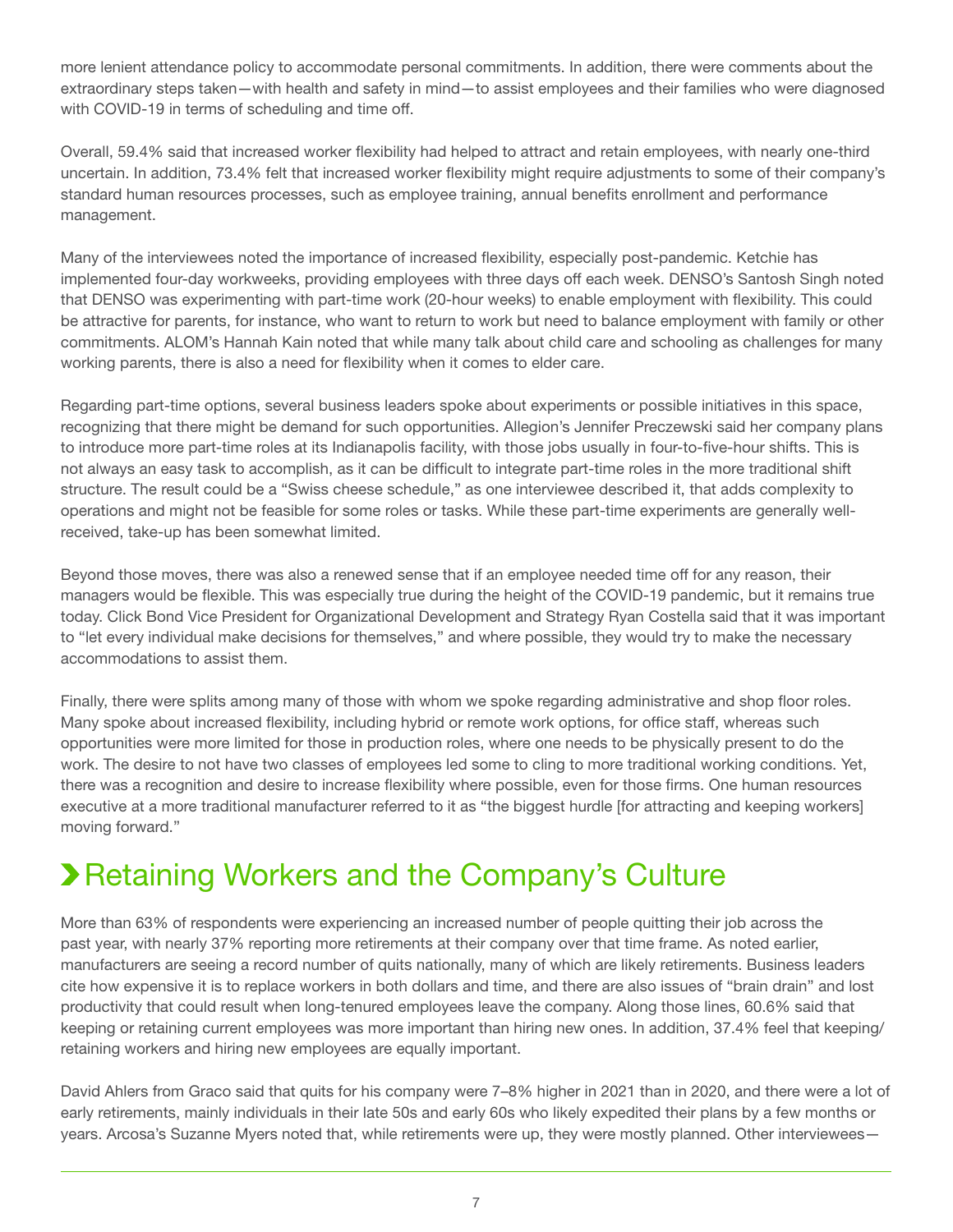including those from ALOM, Click Bond, Trussway and USG—also reported that the majority of the retirements at their companies were planned, with transition plans put in place as much as possible. Allegion's Jennifer Preczewski mentioned that her company had introduced some incentives to encourage some employees to delay retirement. Regarding the overall "churn" in the labor market, Trussway Director of Human Resources Silvia Costa felt that many of their recent moves had reduced turnover, at least for now.

Last year, the MI and the American Psychological Association released a [report,](https://www.themanufacturinginstitute.org/wp-content/uploads/2021/07/APA-Study_final.pdf) "Manufacturing Engagement and Retention Study." That study stated the following:

*The top reasons manufacturing employees cited for staying with their current employer were enjoying the work they do (83%) and having stability/job security (79%). At least two-thirds of workers also said their employer's family-oriented culture (69%) and the job fitting well with their other life demands (68%) were important factors in their decision to stay.* 

*The most sophisticated retention efforts described by manufacturing leaders focus on actively involving employees, ensuring that every individual understands how their efforts are linked to overall company success and equipping frontline managers to support workers. Successful approaches also included formal employee development plans and clear career paths, cross-training with opportunities for broad and challenging assignments, comprehensive employee recognition, a supportive organizational culture with close ties to the community and competitive pay and benefits.*

There were similar observations that came out in many of the interviews about retaining workers. For instance, Allegion has focused on maintaining a competitive wage, offering development opportunities, providing leadership training for managers and, where appropriate, considering "stay bonuses" for retention purposes where they are seeing people drop off. On that last point, Arcosa's Suzanne Myers discussed challenges with the increased competition for top performers. She also said that Arcosa is more focused on retention efforts, training and development, and at the end of the day, what matters to most employees is "feeling valued." Another interviewee noted that she needed to quickly respond to two recent potential job switchers in key roles at the company, neither of whom she could afford to lose, by outbidding the competition to keep them.

The company's culture is an important differentiator for manufacturers in the competition for talent. On the survey, there was a question about what they felt were critical selling points in attracting and retaining workers, and nearly every response mentioned culture, focusing on a "family-like atmosphere" where people feel valued and can build a career.

# **>Other Differentiators and Best Practices**

As manufacturers compete for talent with other companies in the labor market, they have marketed themselves largely along traditional lines. Manufacturing is a well-paying, solid career where there is upward potential, and it is a pathway to the middle class. Compensation and a generous benefits package help to separate manufacturers from other opportunities, particularly from some of the service-sector roles where benefits might be more lacking. Culture and "being cared for" are also important factors, and it is that respect for the individual that often sways potential employees toward manufacturing.

Of course, perceptions about manufacturing matter. There are deep held (and often outdated) views about the sector among many in the public, and as a result, some candidates exclude manufacturers from consideration. In the most recent [perceptions study](https://www.themanufacturinginstitute.org/wp-content/uploads/2022/03/DI_ERI-The-workforce-experience-in-manufacturing-Does-manufacturing-need-to-recast-its-image_final-copy-1.pdf) from the MI and Deloitte, there were signs of improvement. Americans were surveyed on their assessments of the industry, and 64% said that "manufacturing jobs are creative, innovative and employ problemsolving skills, up from 39% in 2019. More importantly, 40% of respondents said that they would encourage their child to pursue a career in manufacturing, up from 27% four years ago. That is definite progress, and a sign that more people see both the importance of manufacturing in the economy and the prospects of the sector from a professional standpoint.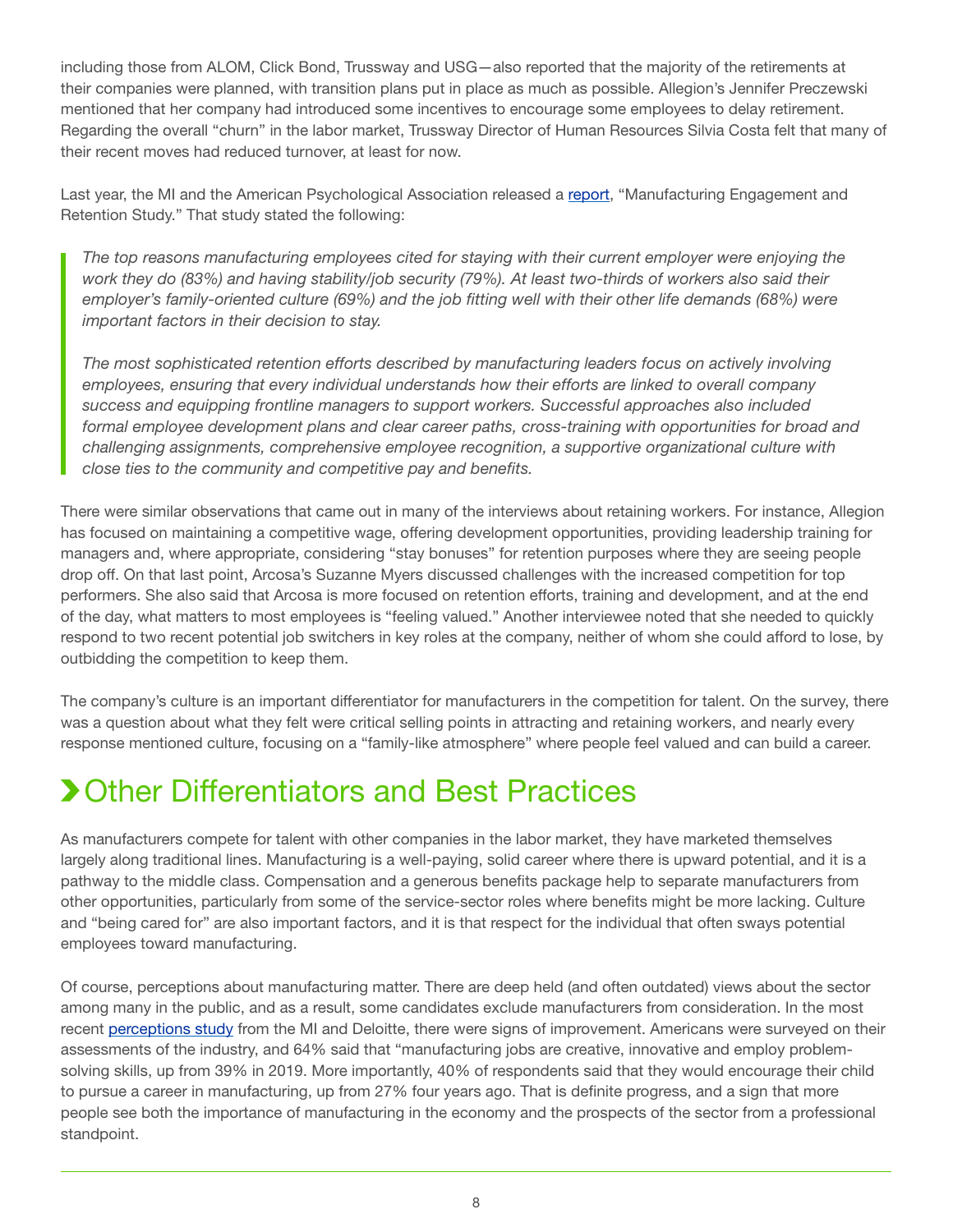Yet, there is also more work to do on that front. Companies are reaching out to local students and guidance counselors, doing plant tours (including participating in MFG Day) and working proactively with regional educational institutions for their graduates. At the same time, they are also marketing themselves differently and in new locations. Graco's David Ahlers noted that his company has had to do a national search for the first time, particularly for electrical engineers and similar roles, where there are not enough local candidates, and the market is "very tough" right now. Allegion's Jennifer Preczewski said her company wants to better use social media channels and data analytics in its recruitment process.

In addition, companies want to be more inclusive in their search. USG's Noreen Cleary, for example, noted that her company has struggled to attract and retain women and people of color, and that is now a priority for them as they go out with job openings. Likewise, Arcosa's Suzanne Myers said her company had launched an effort for more diversity in hiring and to increase the pipeline of more women and diverse candidates. They had also created a Women of Arcosa employee resource group to drive mentoring and networking within the company. ALOM's Hannah Kain also stressed that it was important for leadership to reflect the makeup of employees. This matters for recruitment and for diversity, equity and inclusion efforts. At the end of the day, employees want to be part of something meaningful.

There are also efforts being made to improve the onboarding process. Several interviewees stressed the importance that those first few weeks on the job have in terms of retention, up to and including that first paycheck. CSC Steel's Ron Peppe said that it was important for new employees to feel valued and wanted. His company has created a standard onboarding presentation featuring details about the role, safety protocols and training opportunities. Existing employees volunteer to be a mentor, and frontline managers are given training on leadership and soft skills. Other companies made similar comments.

Upskilling and personal development opportunities were mentioned in all the interviews, helping to train employees on new technologies and processes but also serving as a channel for individual growth. Several companies noted robust tuition reimbursement plans, including for certification programs, but there were also specific training initiatives of note. For instance, ALOM's Hannah Kain noted that these investments in people, much as they do at the company's internal ALOM University, help to create loyalty to the firm. In addition, Click Bond's Ryan Costella spoke about the importance of cross-training at his company, both for making workers feel valued but also to provide a richer employee experience, expanding their capabilities with new options. He added, "Investments in people are paying dividends now," and "their investments in technology and automation have provided a path for people to move up the value chain, including higher salaries and more skill." Along those lines, DENSO's Santosh Singh discussed the need to "deeply engage all associates in the larger purpose" as the automotive sector switches to electric vehicles.

In any dynamic workplace, frequent and effective communication can be very effective, as employees want updates on company developments and overall performance, including their own. At Allegion, there are monthly calls between the CEO and frontline leaders, site leaders and key safety and health or operational Leaders to discuss updates and highlight various resources, and Jennifer Preczewski stated how much employees value that time. (These calls were weekly at one point.) ALOM's Paul Vagadori said his company has an annual business plan with goals that align with employee performance, and each worker is given quarterly updates on their progress to goals. Those are tied to profitsharing bonuses and help to provide guidance on improvement where necessary. Consistent with those examples, Ketchie's Courtney Silver said, "Everyone wants feedback and to know where they stand." They have structured performance reviews, both after 90 days of employment and annually, and she felt that her employees appreciated those comments.

Safety was one thing that was consistently mentioned in each interview, as both a differentiator and consistent with company culture. In the survey, 92.6% of respondents said that workplace safety was important for both retaining current employees and recruiting new ones, with 48.3% saying it was very important.

For example, USG has regular "safety huddles," where employees focus on how to keep themselves and others safe. Noreen Cleary noted that two of USG's factories had not had a safety incident in more than 30 years, a phenomenal achievement and one that speaks to their commitment and training. Arcosa also brings its workforce and senior leadership together to build a culture of safety first. Launched in 2019, Arcosa's ARC 100 safety culture initiative of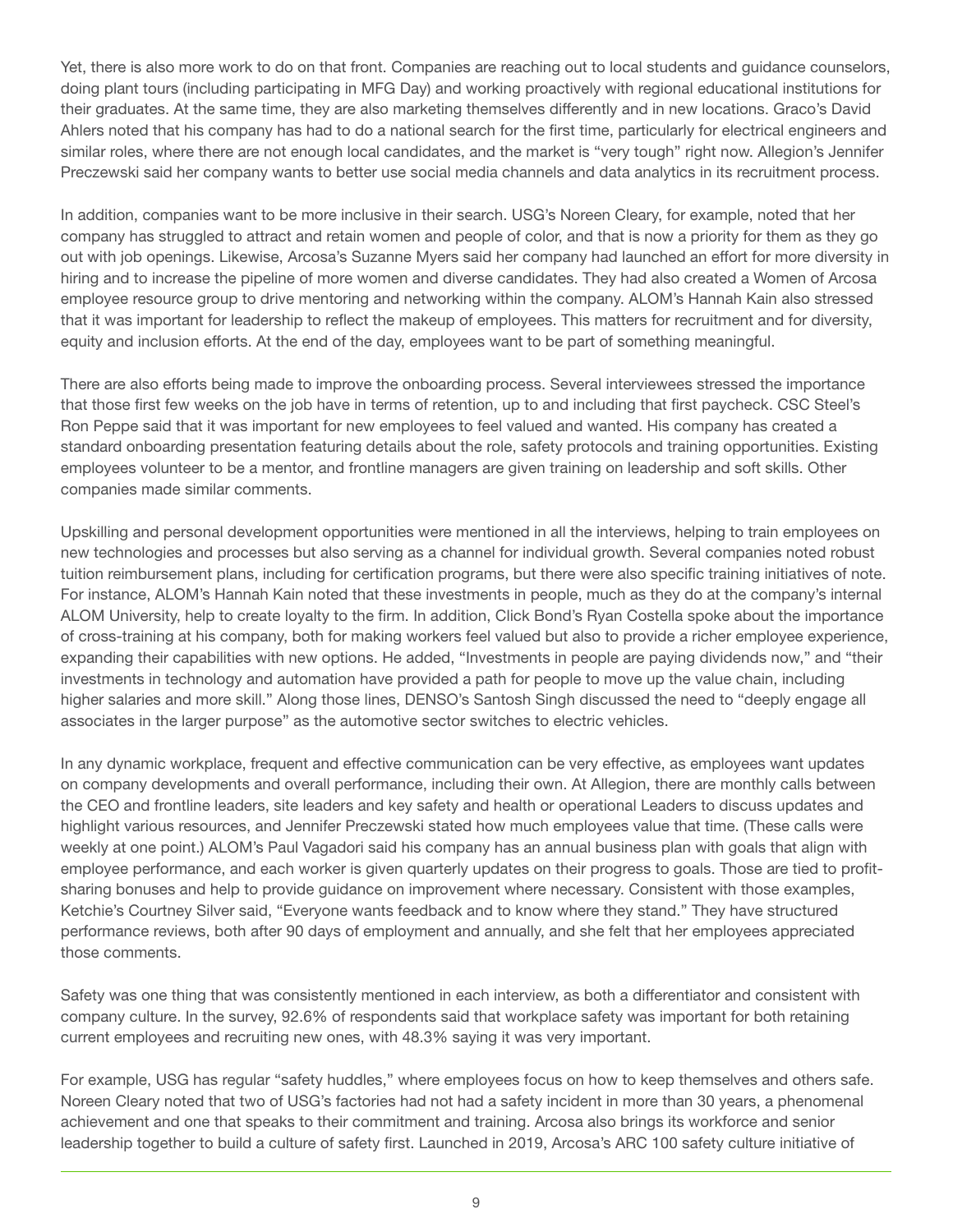building a positive and proactively engaged culture of safety excellence has led to significantly reduced incident rates. Trussway's Silvia Costa echoed those sentiments, noting that her company's 2024 vision statement focuses a lot on people and their families, with safety being an important component that illustrates just how much they care for their employees. Allegion also puts an emphasis on being safe and protected, and during the pandemic, the company brought vaccine partners on site to help get its workforce vaccinated, including providing incentives to do so. Other companies also highlighted their efforts during COVID-19 in keeping their workers safe.

In addition to addressing safety, employees can also be helpful sources of new ideas and processes, as they know what works and what can be improved through their daily actions on the shop floor and elsewhere. There were several examples of this in our conversations. One of the more notable ones was from Trussway President and CEO Jeff Smith. He spoke about Project Inspire, where employees make suggestions that are logged into the system and tracked. This ensures follow-up, and Trussway has received ideas through this process that have helped the bottom line and improved operations. The company has received fabulous feedback from employees, who appreciate their ability to submit their ideas. The company provides a \$1,000 award for the best idea in the quarter, or \$2,500 for the winning idea for the year.

Finally, the many things that manufacturers do to make their employees feel rewarded—including small perks and larger initiatives—help make working at those companies more satisfying and fulfilling. Those efforts have also been recognized. That can be the ultimate differentiator for some candidates, but it also speaks to the quality of life that existing employees enjoy. In a very tough labor market, it helps to make workers "sticky," helping with retention.

# **>Final Thoughts**

The competition for talent is intense, and manufacturers are struggling to attract and retain workers. There have been significant wage pressures, especially with renewed competition from other manufacturers and nontraditional sources locally, pushing average hourly earnings to the fastest rates of growth in 40 years. Benefit costs have also increased sharply. At the same time, there are limits to compensation growth. Firms cannot afford to grow wages indefinitely as they have finite budgets and still need to compete for business overall. This is especially true given that other costs are also rising significantly—also at 40-year highs.

As a result, manufacturers have needed to differentiate themselves in the battle for workers, selling themselves as a pathway to a successful career and a high-paying means for making a good living. As technology and automation have been increasingly more utilized in the sector, manufacturers have sought even more skills in their employees, necessitating higher prerequisites for new workers and prompting the need for more upskilling and training. As one interviewee said, this helps move employees up the value chain, helping to raise compensation and increase productivity. Yet, it also means that manufacturers are even more likely to compete with nontraditional sources for those workers, exacerbating the workforce challenge.

At the end of the day, the ultimate differentiator is the commitment to the individual and to a culture that embraces workers, their families and their ideas. Workers like being heard and appreciate the commitments that companies make to their livelihood and to their contributions to growing the business. This speaks to the importance of manufacturing in the U.S. economy, including providing new innovations and solving some of our biggest challenges. In addition, employees—especially younger workers—appreciate businesses' role in making society a better place, including their company's efforts on diversity, environmental and sustainability issues. Workers want to know that they are contributing to something bigger. Lastly, employees have also appreciated the commitment to health and safety, both during COVID-19 and in the normal course of operations. Those efforts speak to the culture of the company and to the value that manufacturers have placed in their employees and their families.

Overall, manufacturers are likely to continue in their struggles to attract and retain workers, but leaders in the sector are committed to do what they need to address their workforce needs proactively, both in the current tight labor market and to improve the resilience of their employment situation over the coming years.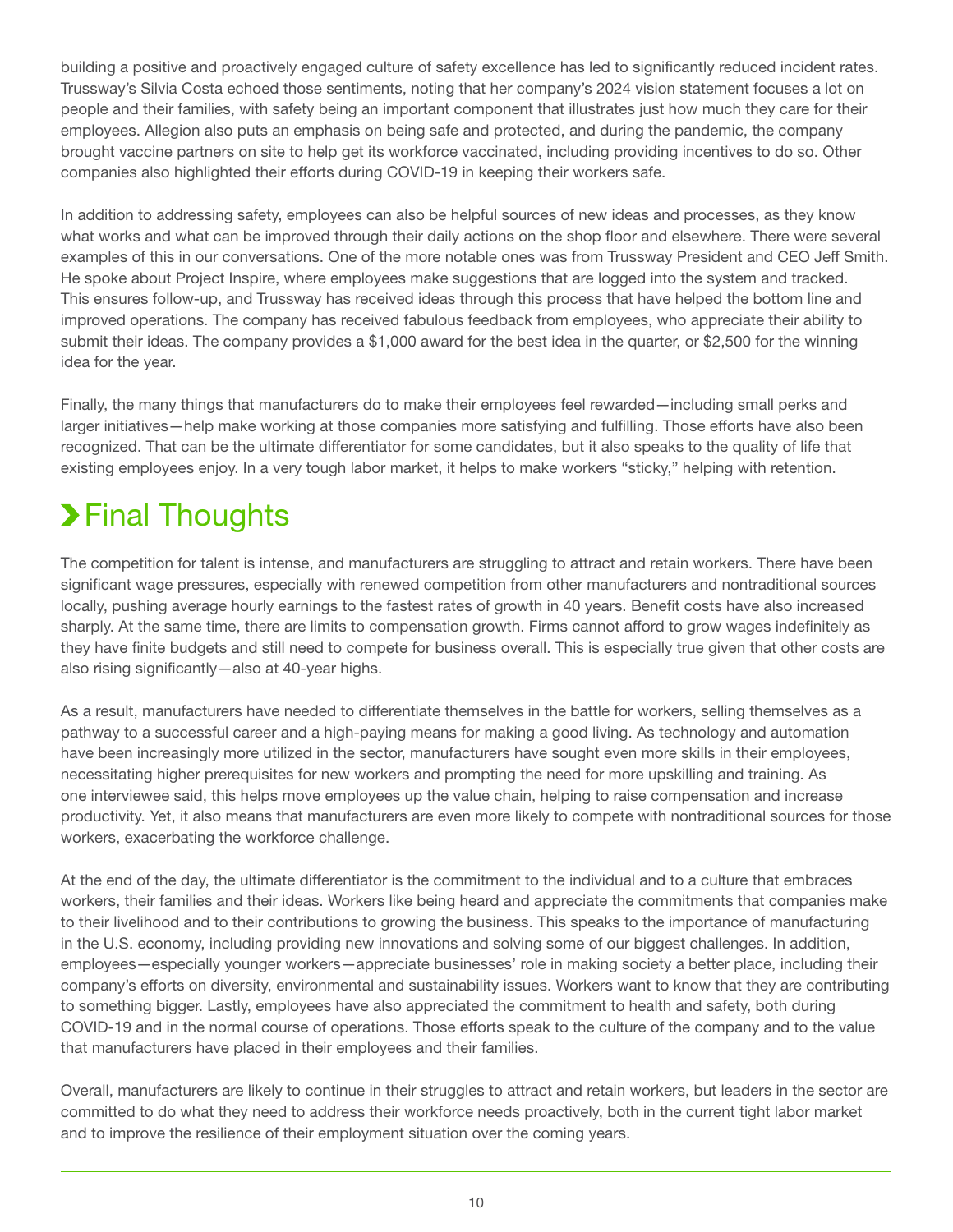# Appendix: Survey Responses

### **1. Do you have unfilled positions within your company for which you are struggling to find qualified applicants?**

- a. Yes 92.93%
- b. No 5.05%
- c. Uncertain 2.02%

### **2. How has your company largely addressed the skills shortage? (Select all that apply.)**

- a. Creating or expanding internal training programs 61.11%
- b. Encouraging possible retirees to stay longer in their roles 42.42%
- c. Collaborating with educational institutions on skills certification programs 47.98%
- d. Utilizing temporary staffing services 65.66%
- e. Working with local employment office 36.87%
- f. Considering moving operations to another location 11.11%
- g. Other 21.72%
- h. Uncertain 2.53%
- i. We have not had any skills shortages 2.53%

#### **3. Have you seen an increased number of retirements across the past year at your company?**

- a. Yes 36.87%
- b. No 58.59%
- c. Uncertain 4.55%

## **4. Have you experienced an increased number of people quitting their jobs across the past year at your company?**

- a. Yes 63.13%
- b. No 32.83%
- c. Uncertain 4.04%

### **5. Is keeping/retaining your current employees as important as hiring new ones?**

- a. More important 60.61%
- b. Equally important 37.37%
- c. Less important 1.52%
- d. Uncertain 0.51%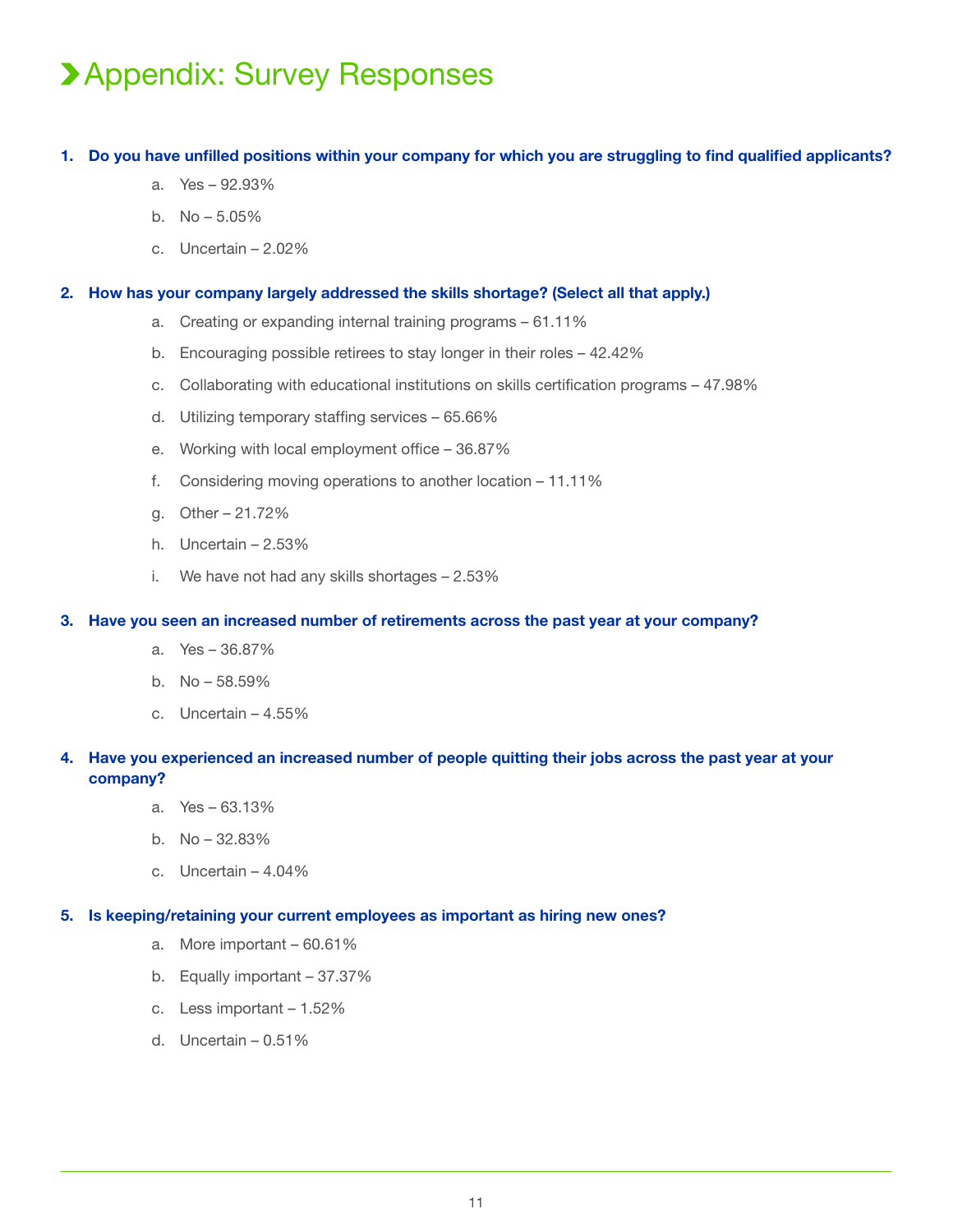**6. Has your company had to increase worker flexibility, particularly as it relates to scheduling, to remain competitive in the labor market?**

- a. Yes 66.67%
- b. No 31.82%
- c. Uncertain 1.52%

**7. What are some examples at your company of increased worker flexibility?** 

- **8. Has increased worker flexibility helped to attract new employees to your company and retain current staff?**
	- a. Yes 59.38%
	- b.  $No 7.81\%$
	- c. Uncertain 32.81%
- **9. Do you think increased worker flexibility may require adjustments to some of your standard human resources processes, such as employee training, annual benefits enrollment, performance management, etc.?**
	- a. Yes 73.44%
	- b. No 13.28%
	- c. Uncertain 13.28%

### **10. How would you characterize labor market compensation—including wages, salaries and benefits—at your company relative to your peers and/or the local market for talent?**

- a. We tend to pay more than our peers and/or the local market 17.89%
- b. We are competitive with our peers and/or the local market 63.68%
- c. We are not competitive but have been actively working to close the gap with our peers and/or the local market – 15.79%
- d. We are not competitive with our peers and/or the local market, but this will likely be a priority in the future – 1.58%
- e. Other 1.05%
- f. None of the above no responses

### **11. Has your company had to increase compensation—including wages, salaries and benefits—to remain competitive in the labor market?**

- a. Yes 89.47%
- b. No 8.95%
- c. Uncertain 1.58%

### **12. How would you characterize employee wage and salary growth in 2021 (excluding nonwage compensation, such as benefits) at your company?**

- a. Increased more than 10.0% 12.04%
- b. Increased 7.5–10.0% 21.47%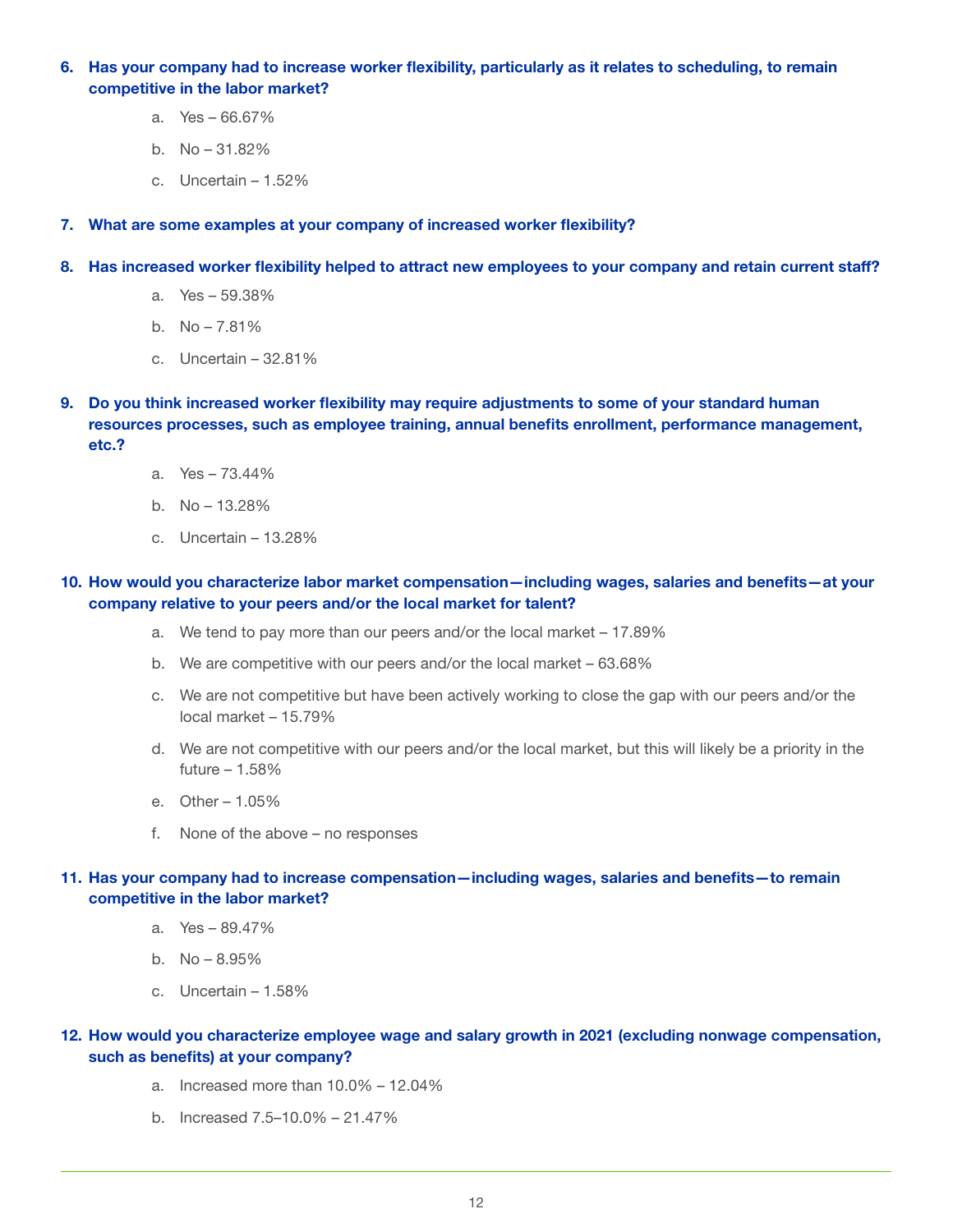- c. Increased 5.0–7.4% 22.51%
- d. Increased 2.5–4.9% 30.37%
- e. Increased up to 2.5% 8.90%
- f. Stayed about the same 4.19%
- g. Decreased up to 2.5% no responses
- h. Decreased 2.5–5.0% 0.52%
- i. Decreased more than 5.0% no responses

*Consistent with average employee wage and salary growth in 2021 of 5.7%.* 

### **13. How would you characterize employee wage and salary growth in 2022 (excluding nonwage compensation, such as benefits) at your company?**

- a. Will increase more than 10.0% 3.19%
- b. Will increase 7.5–10.0% 10.64%
- c. Will increase 5.0–7.4% 30.85%
- d. Will increase 2.5–4.9% 40.96%
- e. Will increase up to 2.5% 3.72%
- f. Will stay about the same 10.64%
- g. Will decrease up to 2.5% no responses
- h. Will decrease 2.5–5.0% no responses
- i. Will decrease more than 5.0% no responses

*Consistent with average employee wage and salary growth in 2022 of 4.8%.* 

### **14. How would you characterize employee benefit cost growth in 2021 (including insurance and other benefits) at your company?**

- a. Increased more than 10.0% 12.57%
- b. Increased 7.5–10.0% 16.75%
- c. Increased 5.0–7.4% 20.94%
- d. Increased 2.5–4.9% 19.90%
- e. Increased up to 2.5% 5.76%
- f. Stayed about the same 21.99%
- g. Decreased up to 2.5% 0.52%
- h. Decreased 2.5–5.0% 0.52%
- i. Decreased more than 5.0% 1.05%

*Consistent with average employee benefit cost growth in 2021 of 4.8%.*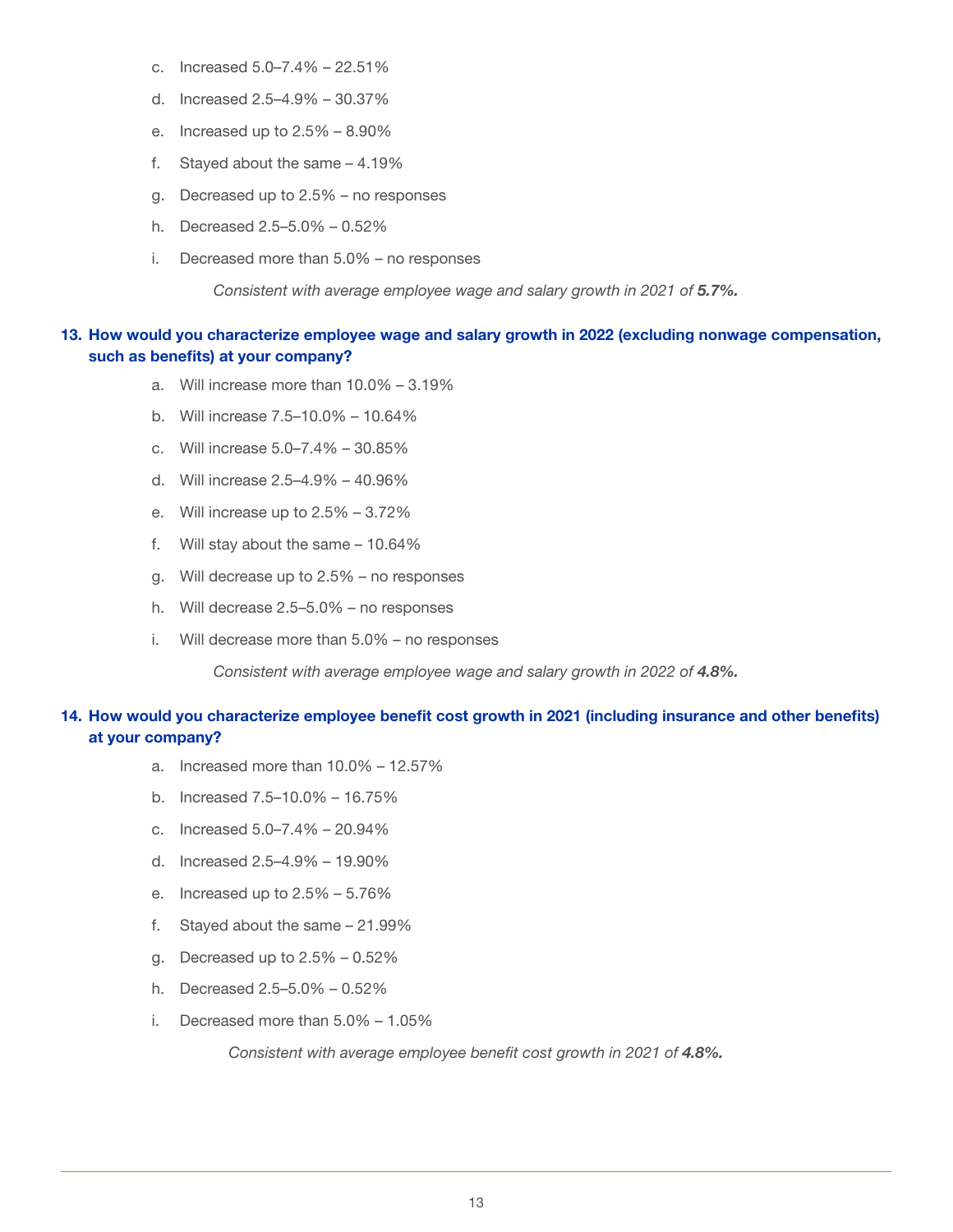### **15. How would you characterize employee benefit cost growth in 2022 (including insurance and other benefits) at your company?**

- a. Will increase more than 10.0% 6.32%
- b. Will increase 7.5–10.0% 22.63%
- c. Will increase 5.0–7.4% 23.16%
- d. Will increase 2.5–4.9% 22.11%
- e. Will increase up to 2.5% 8.42%
- f. Will stay about the same 16.84%
- g. Will decrease up to 2.5% 0.53%
- h. Will decrease 2.5–5.0% no responses
- i. Will decrease more than 5.0% no responses

*Consistent with average employee benefit cost growth in 2022 of 5.0%.*

#### **16. In general, would you say that increased compensation—including wages, salaries and benefits—has helped keep your company competitive in its ability to recruit and retain employees at your company?**

- a. Yes 72.99%
- b. No 9.77%
- c. Not applicable—we have not increased compensation 2.87%
- d. Uncertain 14.37%

### **17. Please rank the following compensation and benefits elements as to their importance and attractiveness for employees as they think about their compensation at your company and in your company's ability to remain competitive in the local labor market. (The higher the total score, the more important.)**

- a. Base hourly wage or salary level 13.60
- b. Bonuses and/or additional income opportunities for existing employees 10.91
- c. Sign-on bonuses for new employees 6.59
- d. Health insurance benefits 11.24
- e. Dental and vision insurance benefits 7.75
- f. Accident or disability insurance benefits 5.49
- g. Life insurance benefits 5.15
- h. Flexible spending accounts 5.01
- i. Contributions to a 401(k) or other retirement plan 8.30
- j. Paid vacation leave 10.28
- k. Paid sick leave 8.14
- l. Child care benefits 3.88
- m. Flexible work hours 8.02
- n. Other benefits 2.84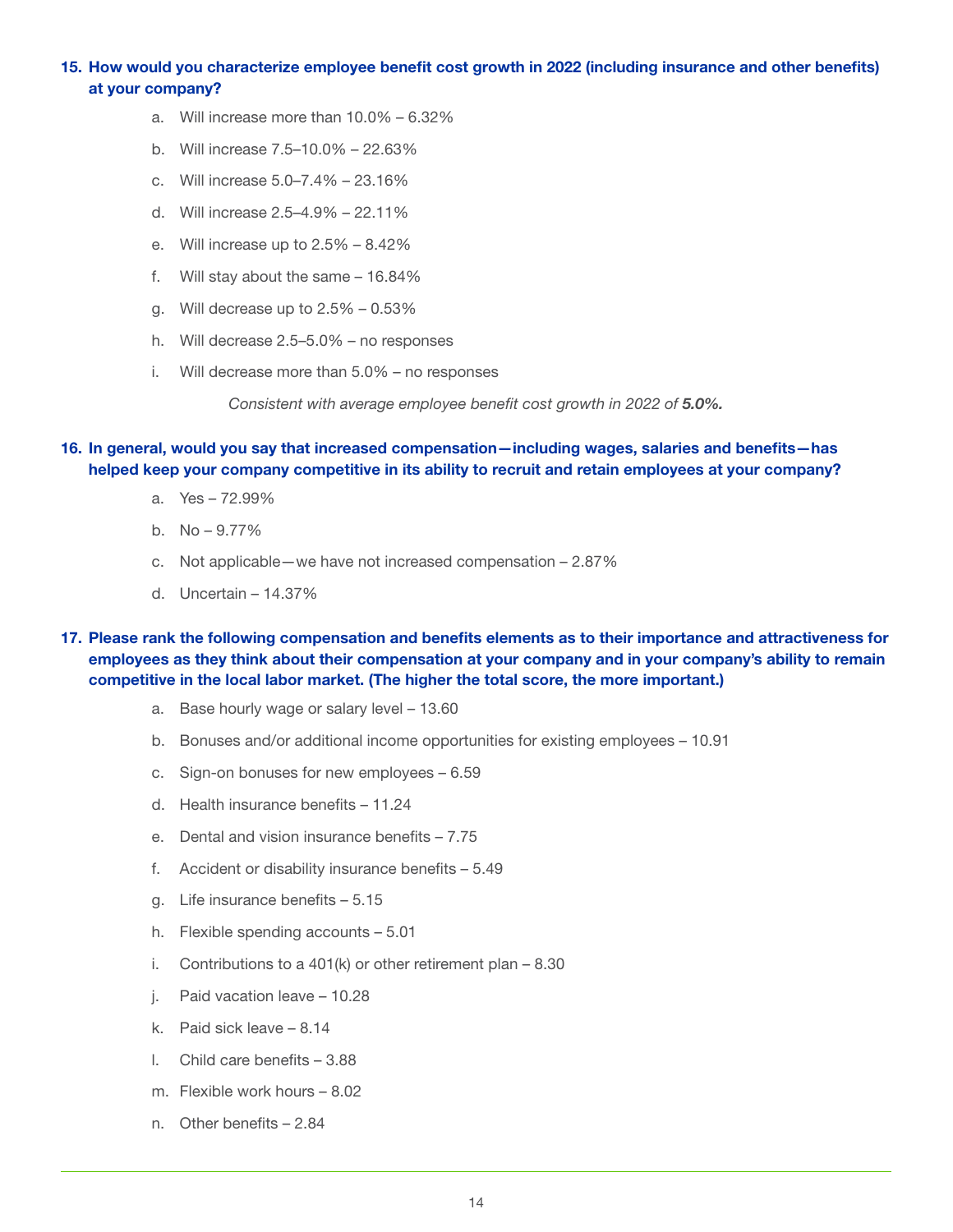### **18. How important is your non-salary employee benefits package for both retaining current employees and recruiting new ones?**

- a. Very important 39.88%
- b. Important  $-42.77%$
- c. Somewhat important 14.45%
- d. Not at all important 0.58%
- e. Uncertain 2.31%

#### **19. How important is workplace safety for both retaining current employees and recruiting new ones?**

- a. Very important 48.30%
- b. Important 25.57%
- c. Somewhat important 18.75%
- d. Not at all important 1.70%
- e. Uncertain 5.68%
- **20. Are there other aspects at your company (e.g., company culture, other perks, career potential, family-like atmosphere) that you feel are critical selling points in attracting and retaining workers, and if so, what are those?**

### **21. What is your company's primary industrial classification?**

- a. Chemicals 6.86%
- b. Computer and electronic products 2.86%
- c. Electrical equipment and appliances 7.43%
- d. Fabricated metal products 24.00%
- e. Food manufacturing 5.71%
- f. Furniture and related products 1.71%
- g. Machinery 14.29%
- h. Nonmetallic mineral products 1.71%
- i. Paper and paper products 3.43%
- j. Petroleum and coal products no responses
- k. Plastics and rubber products 4.57%
- l. Primary metals 2.29%
- m. Transportation equipment 4.00%
- n. Wood products 2.86%
- o. Other 18.29%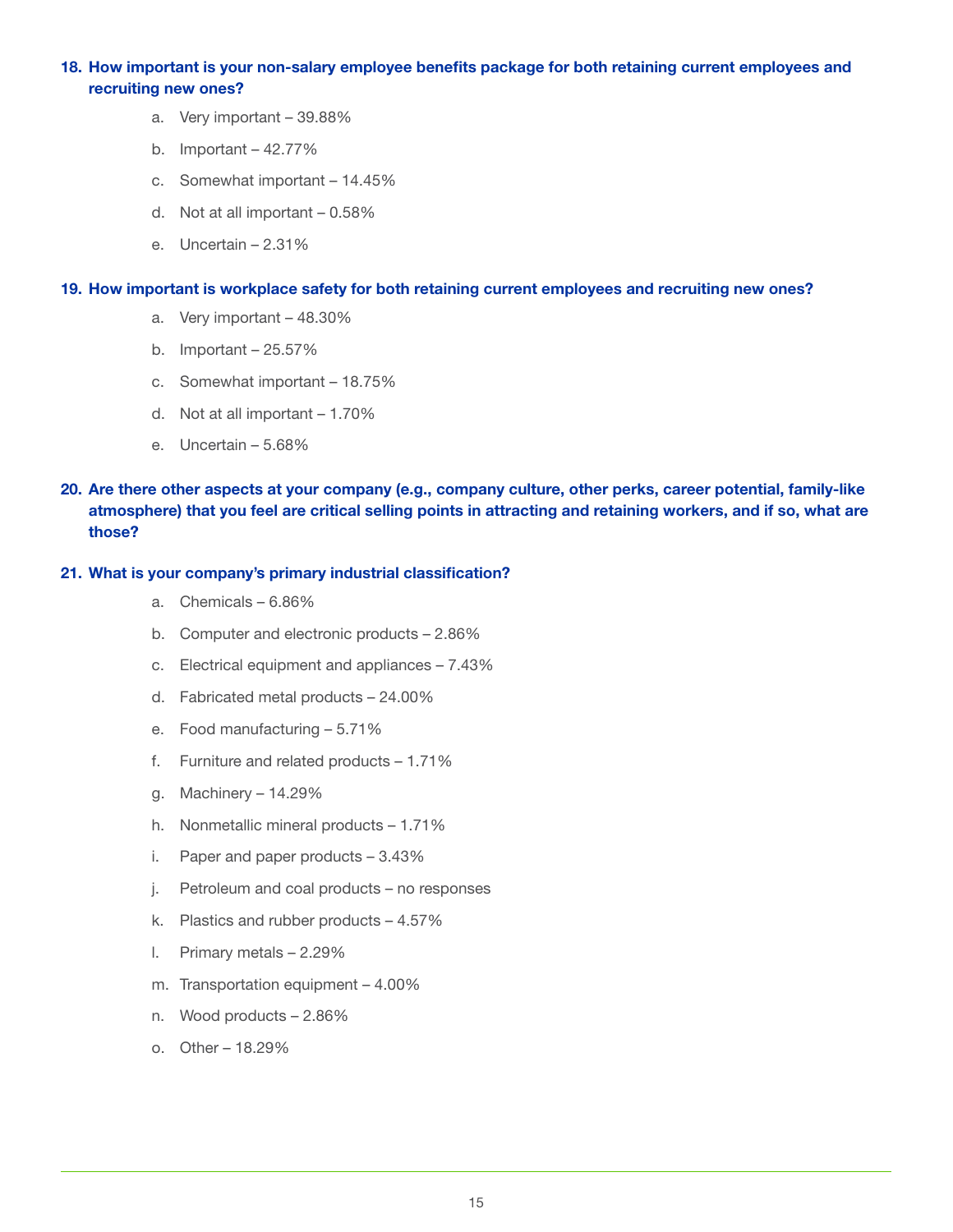## **22. What is your firm size (e.g., the parent company, not your establishment)?**

- a. Fewer than 50 employees 15.91%
- b. 50 to 499 employees 52.27%
- c. 500 or more employees 31.82%
- d. Uncertain no responses